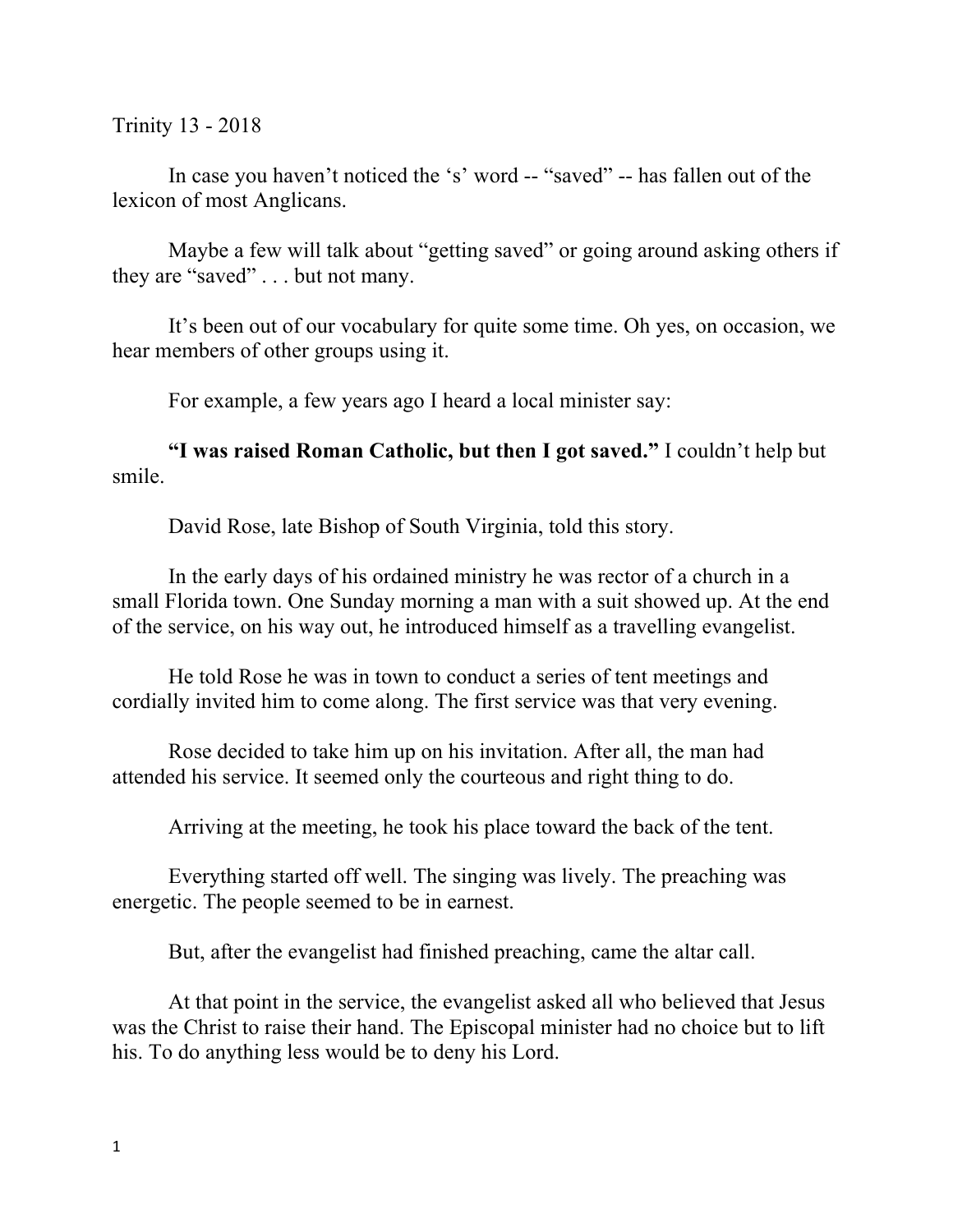Next, the evangelist asked all who believed Jesus died on the cross for their sins to stand up. The Episcopal minister again felt compelled to comply.

The evangelist then summoned all those who confessed Jesus as Lord to come forward. Having gone this far, there was no turning back, and so he went.

No sooner than he had arrived at the front, the evangelist pounced on him and announced: **"Praise the Lord. This Episcopal brother just got saved."** We smile.

It may well be because of such antics as these that Anglicans are reticent about using the 's' word. But, if you listened to this morning's second lesson, there it is.

**"Sirs, what must I do to be saved?"** asked the Philippian jailor.

**"Believe on the Lord Jesus Christ and thou shalt be saved, "** came Paul and Silas' answer.

It's in the Bible, and we are Bible people. So, I guess we Anglicans are just going to have to make peace with this word.

But, what does the Bible mean by it?

Well, the Greek word that stands behind it is 'solzo". It means: delivered, rescued, brought into a state of safety, and, on occasion, healed or made whole.

It was this last one – to heal or made whole – that caught my attention this week.

Most of you know the story of the woman with an issue of blood.

She had had this malady for 12 years and had spent all her money on doctors, but to no avail.

Then Jesus came, and making her way through the crowd, she reached out and touched his clothing. But what was she thinking as she did? The text tells us.

**"If I but touch the hem of his garment, I shall be** *what*? Our English translation says, "made whole", but the Greek word is **'saved'**.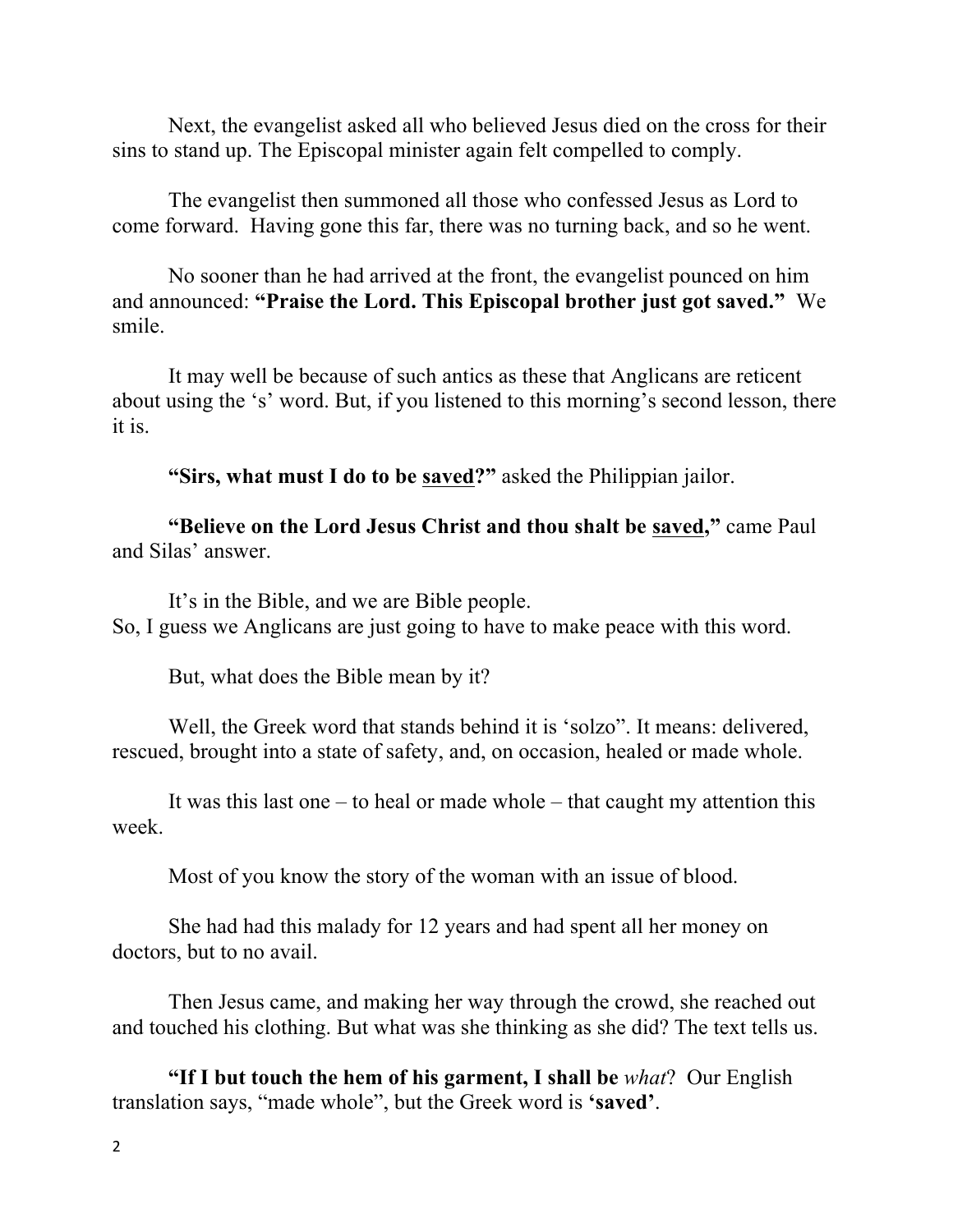That day she was saved from the mental and physical anguish associated with that malady and from the isolation that this illness imposed on her.

So, 'getting saved' is broader than having a religious experience.

In this morning's New Testament lesson, we again find the word used. This time, as we have already seen, it is the jailor who uses is it: **"Sirs, what must I do be saved?"**

But, what did he mean by 'saved'? Well, it's hard to say.

It could be, he meant nothing more than, "How can I get out of this jamb I am in?"

. . . the jamb being the severe punishment that will follow if a single prisoners – earthquake or not -- escapes.

But there is second possibility.

Just perhaps he had been so impressed with the sincerity and integrity of Paul and Silas that he wanted whatever they had. After all, how many men in stocks sing hymns of praise? Yet, that is what these two had been doing all evening.

Just perhaps, this jailer wanted to be saved from the hopelessness and meaningless which permeated the world of paganism of his day.

. . . the same hopelessness and meaningless, I might add, that that permeates secular society today: *One darned thing after another and then you die*.

Whichever way it was, whatever he meant, he got the whole package that day.

Not only did no prisoner escape (and thus his life and job were saved), but he also got saved spiritually. The power and penalty of sin were lifted. *His* chains fell off. *He* – and indeed his whole household -- was set free.

I want to suggest the salvation this family receive that night has three dimensions.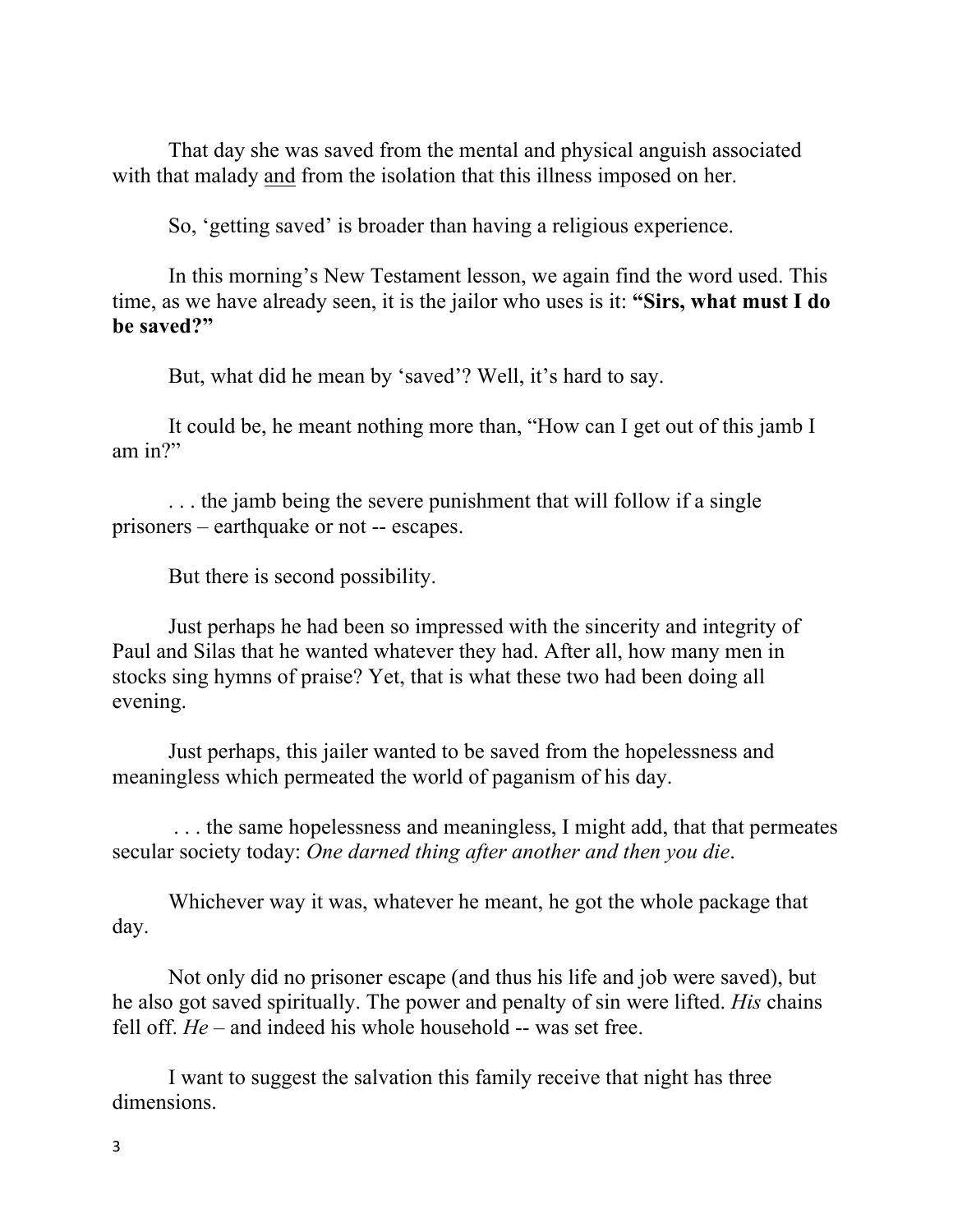It is first **possessive**.

By 'possessive' I mean it is something we have right here and now. It is a present possession. The moment we believe, a pardon we receive.

Right from the start we are given a new status. In the Sacrament of Baptism:

- We are identified with Christ.
- $\blacksquare$  We die and are raised with Him.
- $\blacksquare$  The Holy Spirit takes up residence within us and bears witness with our spirit that these things are true.

But, it is also **progressive**.

We are declared in the right – righteous -- but we still have some growing, developing, *progressing,* to do. We must be transformed into the likeness of Christ. That is the goal.

Of course, it goes without saying that we must cooperate with the grace we have been given if we are to make progress in this direction.

But, there is still a third dimension to salvation. It is **prospective**.

By prospective, I mean salvation has a future aspect. We are *heirs by hope*, in the words of the Prayer Book.

In the beginning, we receive a judicial declaration of being in the right - justified. But the final verdict comes when we hear our Lord say:

**"Well done, thy good and faithful servant. Enter thou into the joy of thy**  Lord." At that day, hope gives way to sight. So, salvation is at once:

- **n possessive** [ours right here and now],
- **n progressive** [we are journey], and
- **n is prospective** [there is a destination to be attained].

All three are part of what it means to be saved.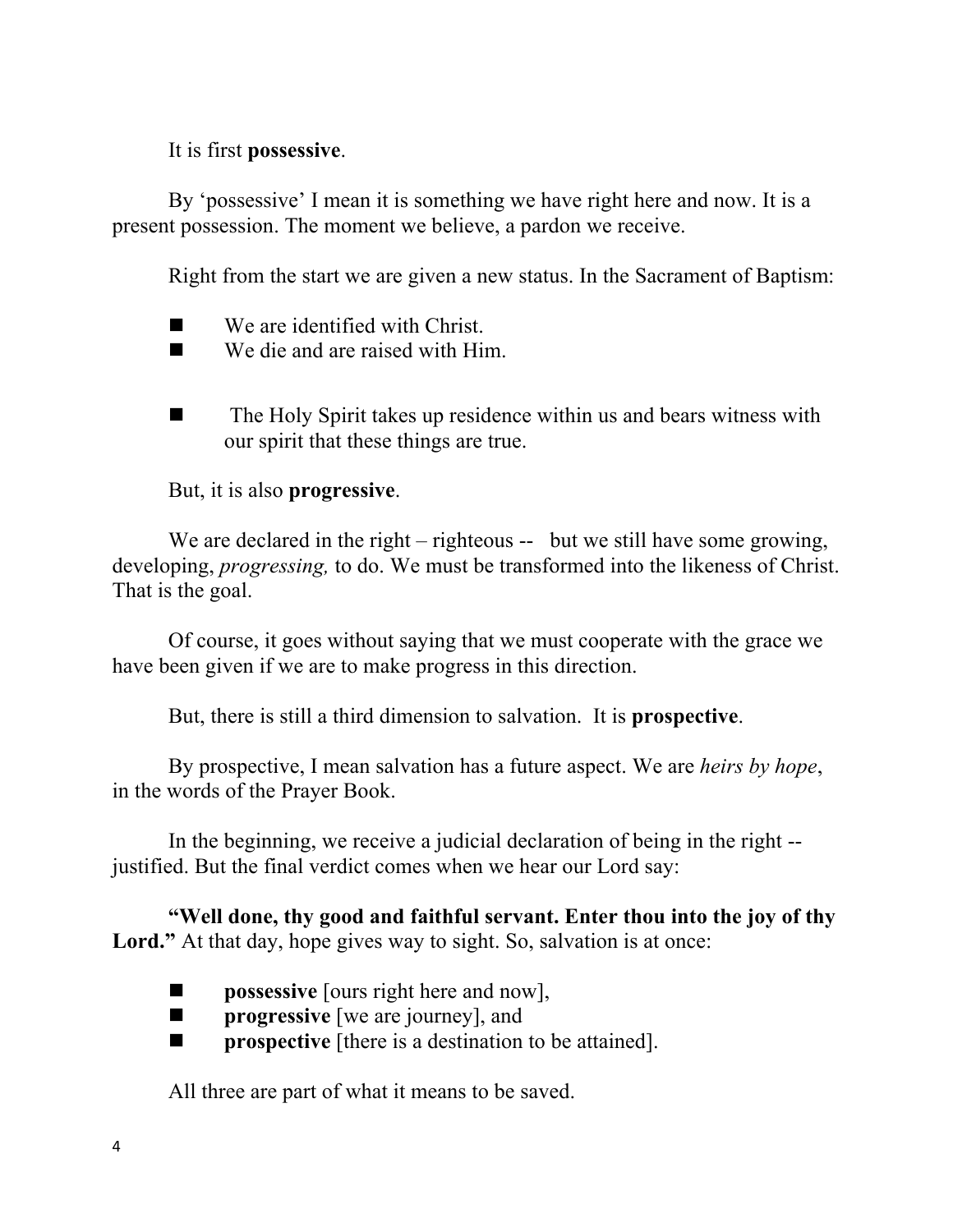But, there is more. Possessors of salvation are called to be agents of salvation.

If someone one asked *you* the question the Philippian jailor asked Paul – What must I do to be saved? -- what could you tell that person?

Would you stand there with your mouth closed like a dammed-up river? Or, would you be able to 'tell it out'?

In preparing for such a moment, let me suggest that you memorize the six words Paul used on this occasion: **Believe on the Lord Jesus Christ.** That is it in a nutshell.

Of course, those words need some fleshing out.

For example, your seeker needs to be told that "believe" means more than a bare acknowledge that there once lived a man named Jesus. Rather, 'believe' means to rest all my hope on this One . . . to give Him my total allegiance and loyalty.

And, certainly we want to bring that one to the waters of baptism.

Baptism seems to settle the matter. It takes feelings out the equation, marks us out as children of the Heavenly Father and leaves an indelible mark on the human soul. ///

Throughout this week, as I have meditated on today's text, the words of an old American Gospel song have kept ringing in my ears.

"We have heard the joyful sound, Jesus saves, Jesus saved!

"Spread the tidings all around: Jesus saves! Jesus saves!

"Bear the news to ev'ry land, Climb the steeps and cross the waves;

"Onward! -- 'tis our Lord's command; Jesus saves! Jesus saves!"

Two little words, yet words with great meaning.